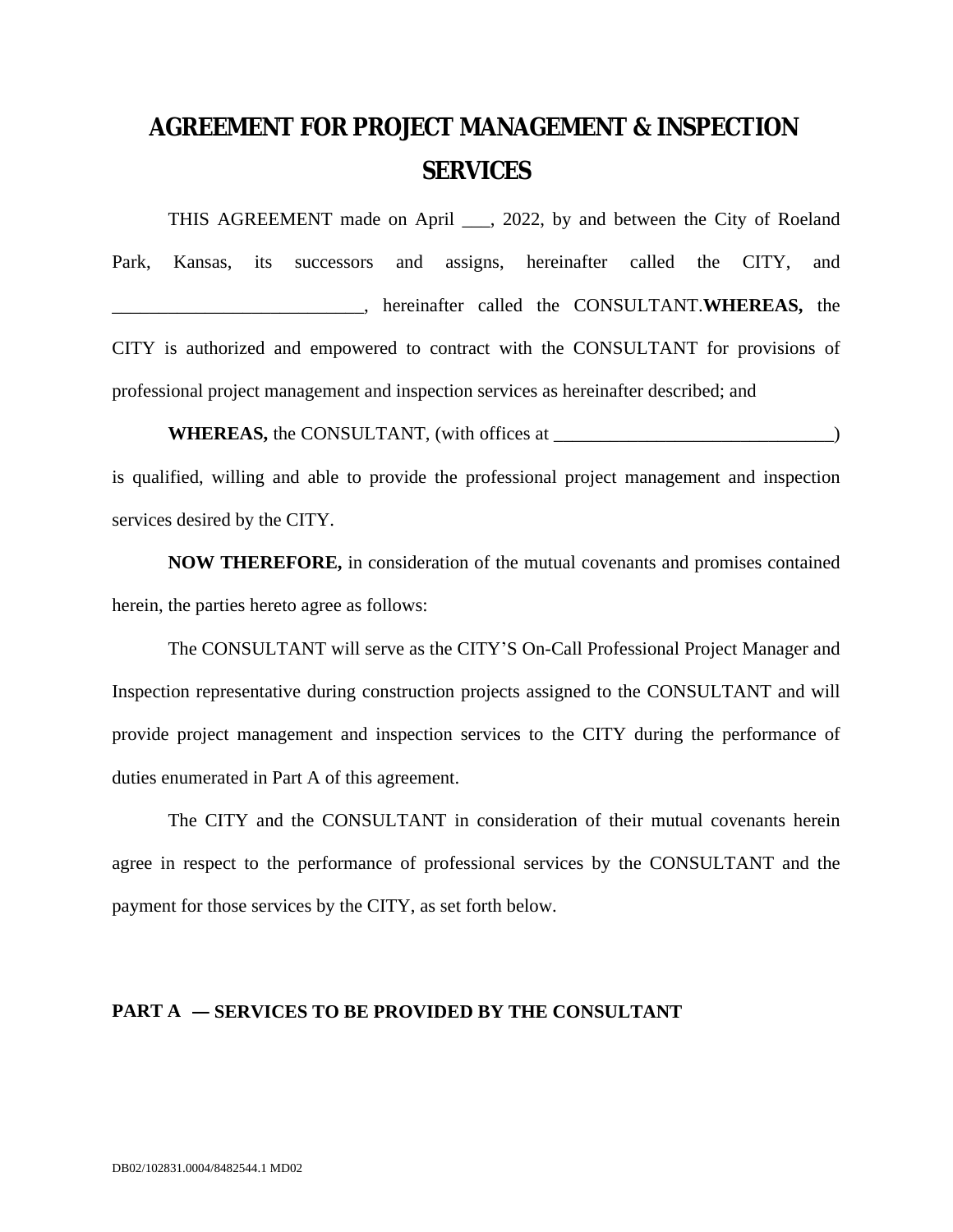Services provided by the CONSULTANT may vary by project, the CITY and CONSULTANT will establish specific duties of the CONSULTANT for each project which will be detailed within a "Project Task Order". The CONSULTANT shall provide the following services.

- a. Attend Neighborhood Meetings, Project Kickoff Meetings, Project Progress Meetings, City Council Meetings, Planning Commission meetings, Council Workshops, or other meetings as required or requested by the CITY.
- b. Coordinate with the Public Works Director on the scope of services and estimated fees associated with each Project Task Order.
- c. Perform review of engineering plans for constructability and conflicts and coordinate resolution on identified issues with the Public Works Director and/or City Engineer.
- d. Perform inspections of sidewalk, driveway, street, curb, storm sewer, playground, park and other public facility construction. Ensuring construction is according to adopted standards, good construction practices and approved plans and specifications. Subgrade condition and compaction, dimensions, alignment, grade, depth, slope, temperature, pipe bedding, concrete reinforcement, and concrete slump are examples of construction elements the CONTRACTOR will be inspecting and confirming consistency to plans and specifications.
- e. Coordinates with construction contractor and City Engineer on material testing for a project.
- f. Keeps a daily record of work completed, including weather and quantities installed and percent of work completed. Reviews and confirms accuracy of pay estimates from construction contractors.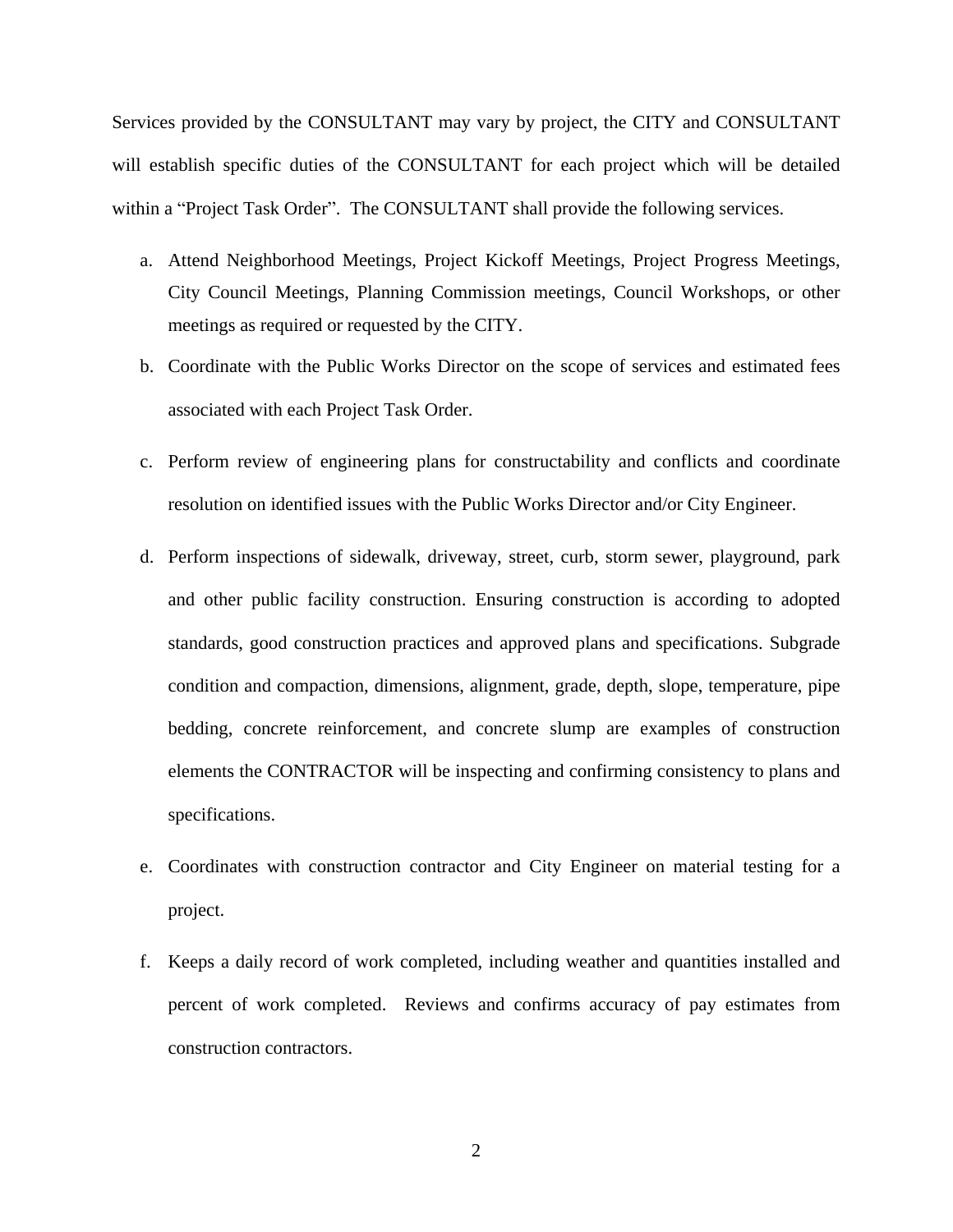- g. Coordinates with City Engineer on responses to construction contractor's "Request for Information" submittals.
- h. Assists in responding to citizen inquiries and coordinating resolution with the Public Works Director, construction contractors and the City Engineer.
- i. Assists with securing temporary construction easements and permanent easements.
- j. Work will vary by day depending upon the season and the number of projects under construction. The CONTRACTOR will be flexible and able to adjust their schedule to ensure they (or a qualified alternate) are available to perform inspections at key times and attend meetings. The CONTRACTOR will be punctual and timely in performing these services.
- k. Other miscellaneous construction project management and inspection services, as mutually agreed upon by the CITY and CONSULTANT.

## **PART B — COMPENSATION:**

The CITY agrees to pay the CONSULTANT as compensation for all the services stipulated in PART A herein as follows:

Billing will be based on the hourly rate of \$\_\_\_\_\_ for the actual hours of service provided by the CONSULTANT. Travel time will not be included in billed hours. Mileage will be reimbursed at the current Federal Mileage Reimbursement Rate for miles driven from the CONSULTANT'S office to the project site as well as for miles driven for the CITY projects assigned to the CONSULTANT.

CONSULTANT shall track reimbursable expenses and hours per project and reflect costs allocated to each project on all invoices. Invoices shall be submitted monthly by the second Monday of each month.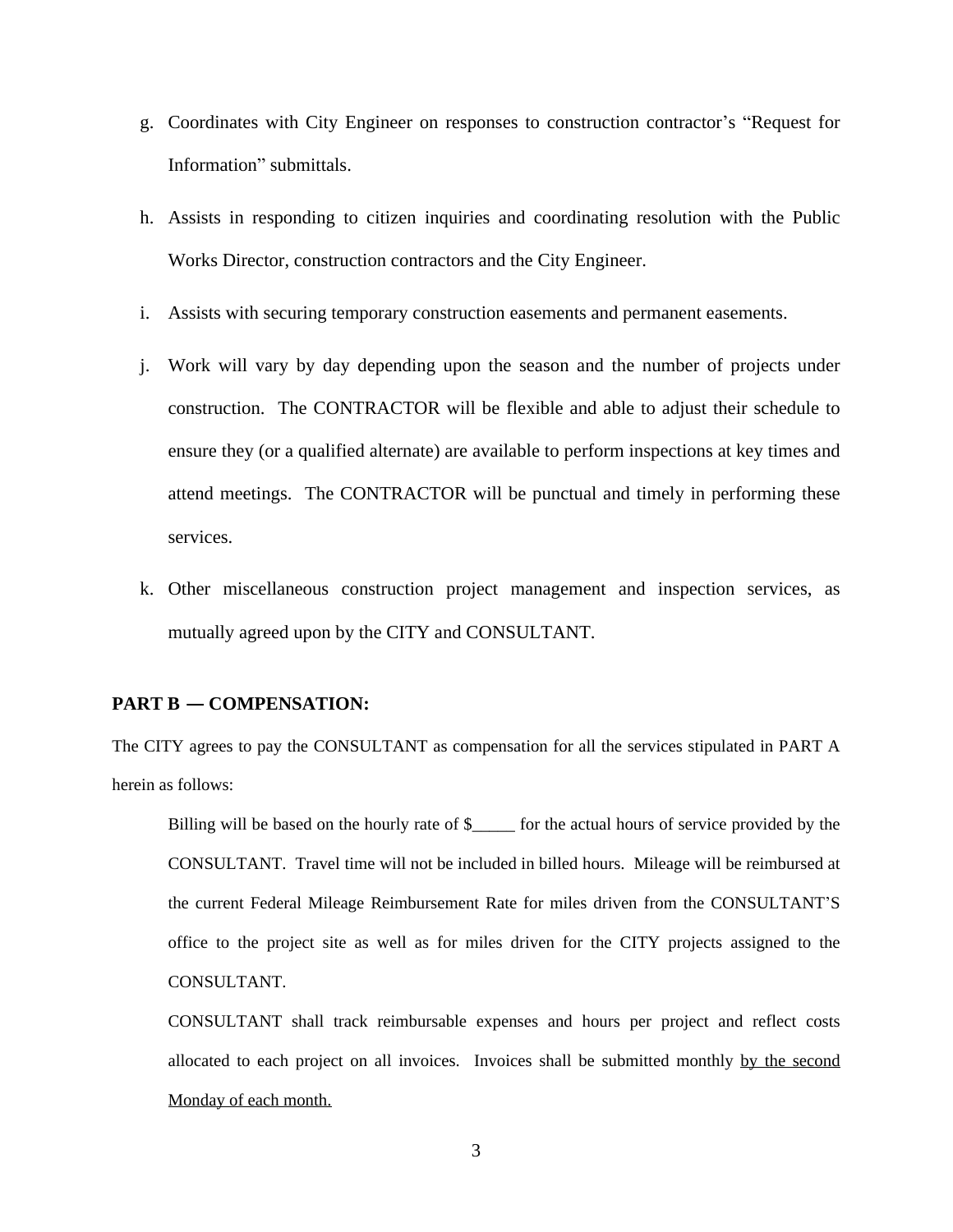Payment will be made monthly on the basis of statements submitted by the CONSULTANT subject to the CITY'S review thereof.

#### **PART C – OBLIGATIONS OF CITY:**

CITY, at its own expense, will provide the following:

1. Make available to CONSULTANT on request with reasonable notice, at CITY'S offices, all existing records, maps, plans, specifications, construction standards, easement documents and other data possessed by the CITY when such are necessary, advisable or helpful to the CONSULTANT in the prosecution of its work under this AGREEMENT.

2. Designate in writing a person to act as the CITY'S representative with respect to the services to be performed or furnished by the CONSULTANT under this Agreement. Such person shall have complete authority to transmit instructions, receive information, interpret and define the CITY'S policies and decisions with respect to the CONSULTANT'S services for the Project. In the absence of any such designation, or until such designation is made by CITY, its Public Works Director shall serve as the designated representative.

## **PART D — TERMINATION OF THE AGREEMENT:**

This Agreement may be terminated by the CITY with 15 days' written notice. Any such termination by the CONSULTANT shall require a 45-day notice to the City. In the event of substantial failure by the other party to perform in accordance with the terms hereof, through no fault of the terminating party; provided however, that in any such case, the CONSULTANT, to the extent not in default, shall be paid for all services actually rendered and all costs reasonably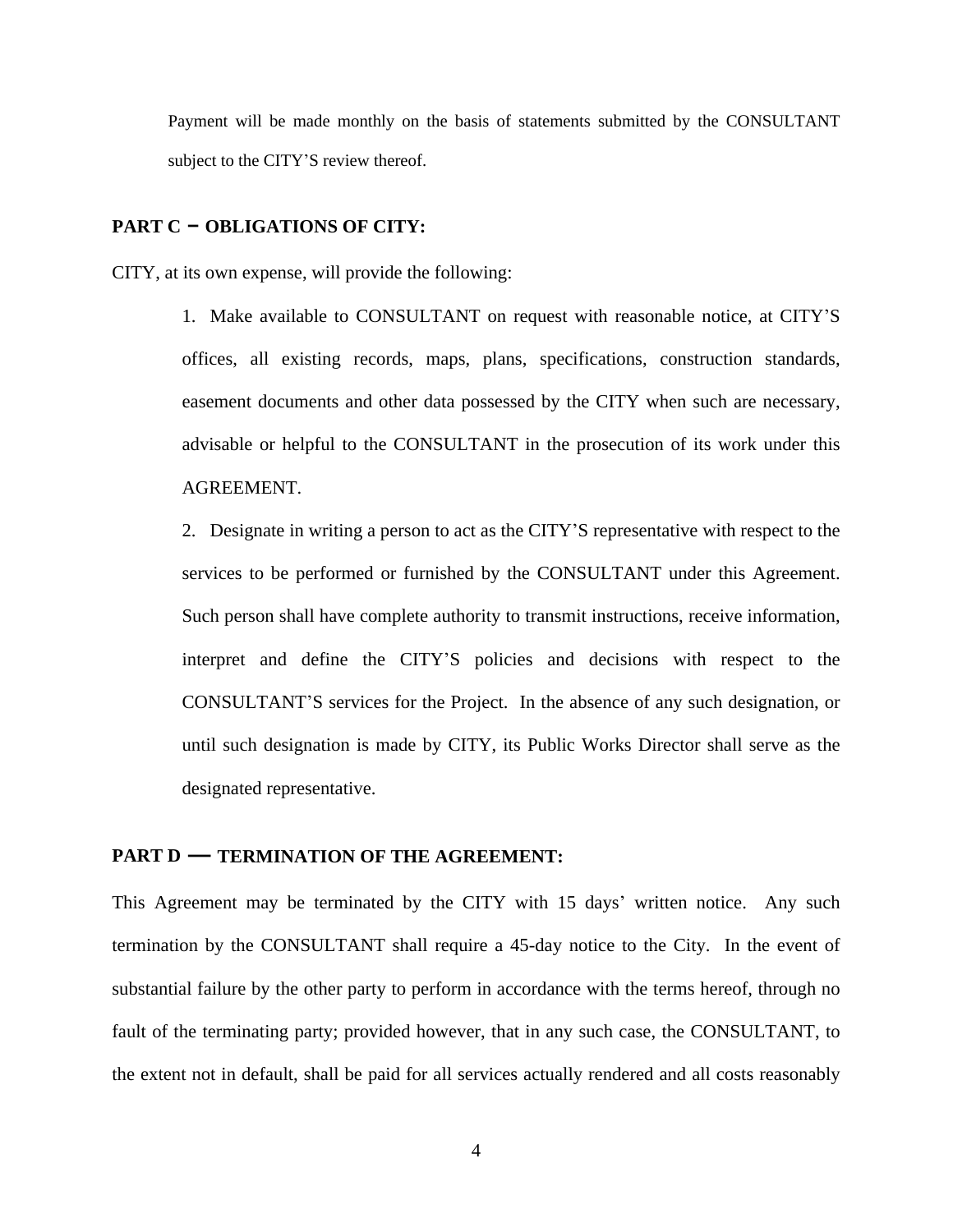incurred up to the time of termination on the basis of the payment provisions of this Agreement. In all events, the CITY shall have the right to terminate the services of the CONSULTANT, irrespective of whether the CONSULTANT is in default, upon such date as shall be specified in a notice to be delivered in writing to the CONSULTANT. Copies of all completed or partially completed inspection records, field notes, as-built plans, and any other documents prepared pursuant to this Agreement shall be delivered to the CITY when, and if, this Agreement is terminated, but it is mutually agreed by the parties that the CITY will use them in accordance with the provisions in Part E, Section 4 of this Agreement.

No such termination shall be deemed to release the CONSULTANT or any insurer from obligations under Part E, Sections 2 and 3 of this Agreement for liability arising from or out of anything occurring or arising on or prior to such termination.

#### **PART E — GENERAL CONSIDERATIONS:**

#### 1. **Insurance**

The CONSULTANT shall secure and maintain insurance for protection from claims under workers' compensation acts (if applicable), claims for damages because of bodily injury including personal injury, sickness or diseases or death of any and all employees, and from claims or damages because of injury to or destruction of property including loss of use resulting therefrom. The CONSULTANT shall list the CITY as an additional insured on the CONSULTANT'S general liability insurance policy.

The CONSULTANT, its agent, representatives, and employees shall also secure and maintain professional liability insurance for protection from claims arising out of the performance of this Agreement. Such insurance shall provide protection from claims arising out of this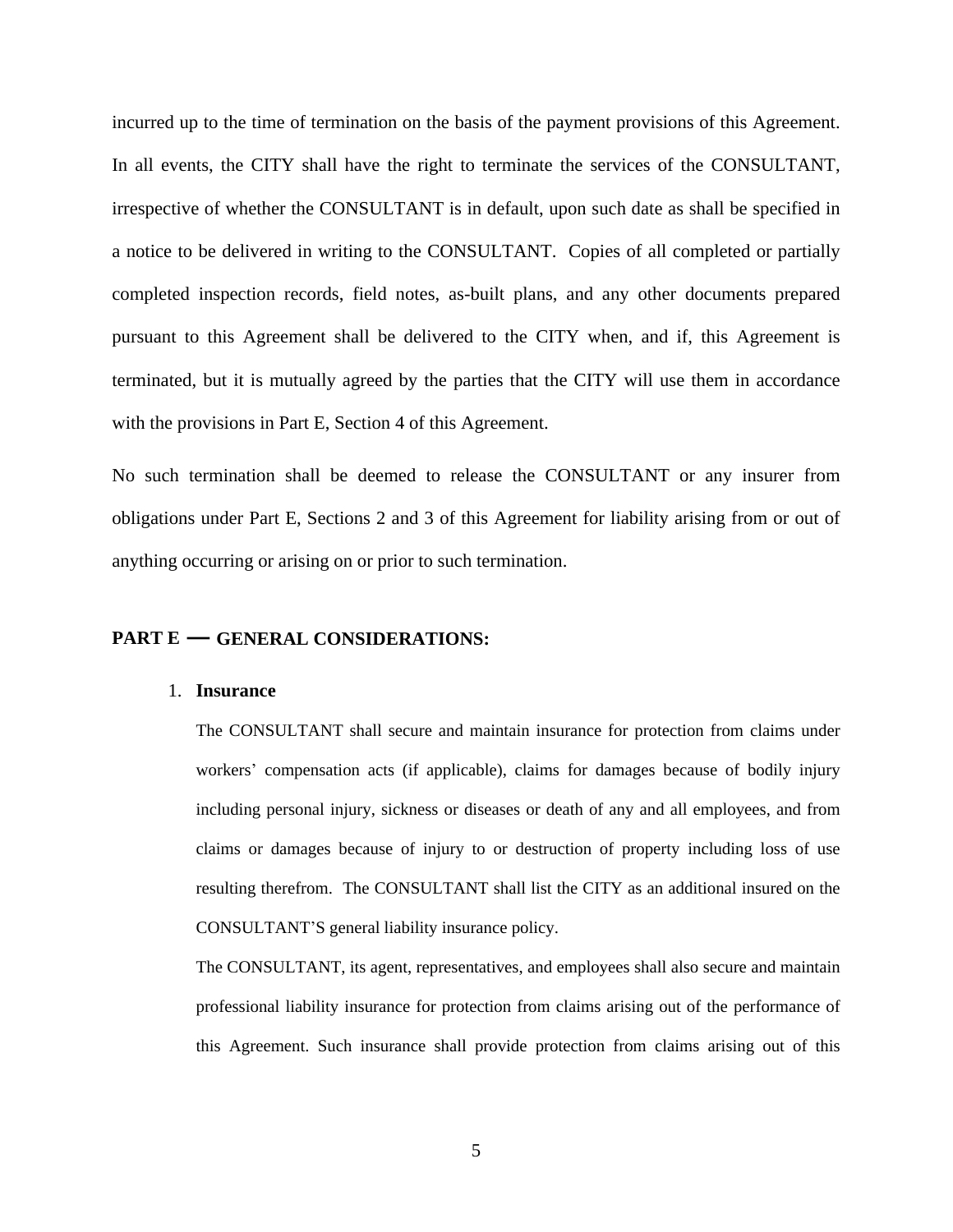Agreement caused by any error, omission, or act of the CONSULTANT or its employees,

agents or representatives in at least the amounts hereunder set forth as desirable.

The insurance provided shall contain provisions that it cannot be canceled or modified or fail to be renewed except upon 30 days prior written notice to the CITY from the insurer(s) at risk, and shall be in at least the following minimum amounts:

- (a) Professional Liability insurance in the amount of One Million Dollars (\$1,000,000.00) per claim and annual aggregate (including contractual liability coverage, with all coverage retroactive to the earlier of the date of this Agreement and the commencement of CONSULTANT'S services in relation to the Project) covering personal injury, bodily injury and property damages, which coverage shall be maintained for a period of three (3) years after the date of final payment under this Agreement, if reasonably available and in the reasonable opinion of the CONSULTANT affordable.
- (b) Commercial General Liability Insurance (including broad-form contractual liability and completed operations), covering personal injury, bodily injury, death and property damage in the following amounts:

| Each Occurrence                         | \$1,000,000 |
|-----------------------------------------|-------------|
| Personal & Adv Injury                   | \$1,000,000 |
| Products/Completed Operations Aggregate | \$2,000,000 |
| General Aggregate                       | \$2,000,000 |

The completed operations coverage shall extend for three (3) years after completion of CONSULTANT'S services.

- (c) Comprehensive Automobile Liability Insurance, including owned, hired and nonowned vehicles, if any, in the amount of One Million Dollars (\$1,000,000.00), combined single limit, covering personal injury, bodily injury, death and property damage.
- (d) Workers Compensation Insurance (and to the extent such is not applicable, Employers Liability Insurance) which shall fully comply with applicable law, and employer's liability insurance with limits of not less than the greater of (i) statutory requirements or (ii) One Hundred Thousand Dollars (\$100,000.00) per occurrence. CONSULTANT shall provide a valid waiver executed by workers compensation and employer's liability insurance carrier(s) of any right of subrogation against CITY or its employees for any injury to a covered employee working on CITY'S premises.

All liability insurance, except professional liability insurance, shall be written on an

occurrence basis with form(s) and carrier(s) acceptable to CITY.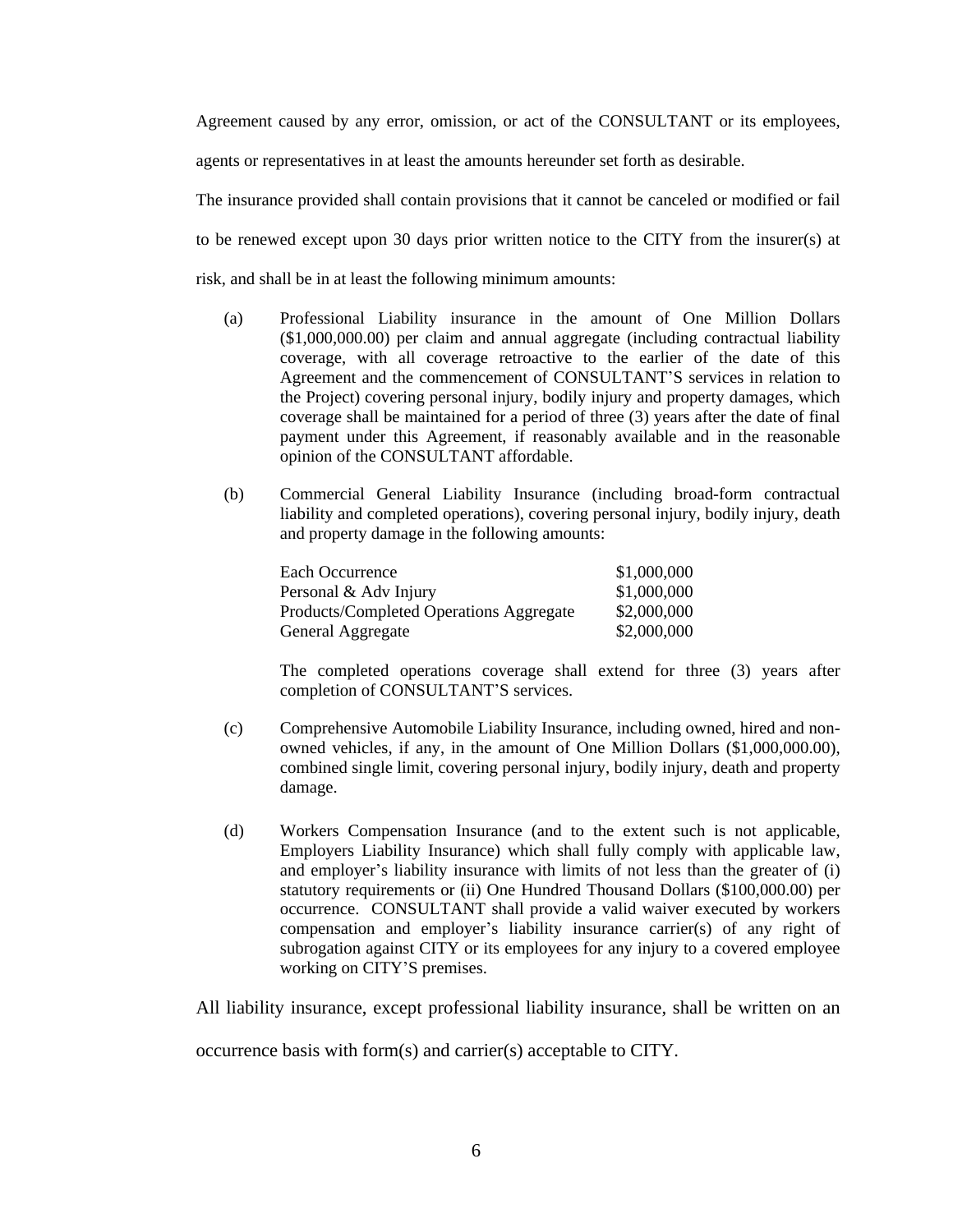#### 2. **Indemnity**

**Indemnification**: CONSULTANT shall insure specifically the indemnification by it contained in this Agreement, and shall include the Indemnitees as additional insureds on the Commercial General Liability Insurance and the Comprehensive Automobile Liability Insurance policies described above. The insurance coverage afforded under these policies shall be (i) primary to any insurance carried independently by the Indemnitees and (ii) not deemed to limit CONSULTANT'S liability under this Agreement. Prior to CITY'S execution of this Agreement, CONSULTANT shall provide to CITY Certificates of Insurance reflecting the required coverages. The Certificate shall specify the date when such insurance expires. The insurance policies shall provide that CITY shall be given not less than thirty (30) days written notice from the insurer(s) at risk before cancellation, non-renewal or material modification of coverage of such insurance. A renewal certificate shall be furnished to CITY prior to the expiration date of any coverage, and CONSULTANT shall give CITY written notice of any proposed reduction or other material modification in such insurance no later than thirty (30) days prior to such change. Cancellation, non-renewal or material modification of coverage of any such insurance shall constitute a failure to perform within the meaning of this Agreement.

#### **Indemnity – Commercial General Liability/Non Professional**:

CONSULTANT hereby agrees to indemnify, defend and hold CITY, its officers, employees and agents (collectively the "Indemnitees") harmless from and against any and all losses, judgments, injuries, damages and expenses (including but not limited to reasonable attorney's fees, expenses of litigation, fines and penalties)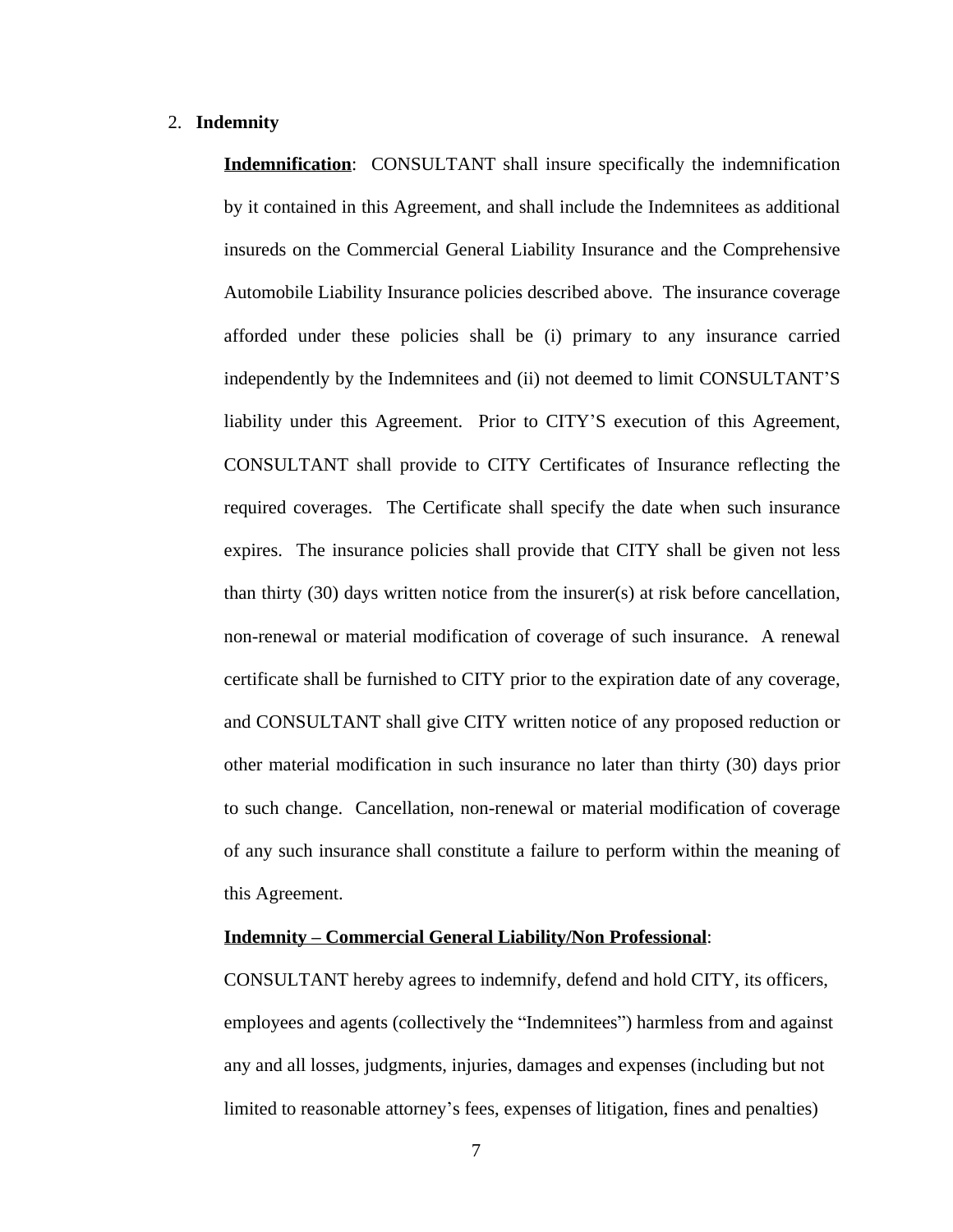that the Indemnitees, or any one or more of them, may incur by reason of any injury, sickness, disease or death to any person or any damage or injury to any property (including but not limited to property of any one or more of the Indemnitees) to the extent arising out of or occurring in connection with the services performed by CONSULTANT under this Agreement or any of CONSULTANT'S acts or omissions. CONSULTANT further agrees that its obligation to indemnify and defend the Indemnitees shall include, but not be limited to, liability for damages resulting from the personal injury, sickness, disease or death of any of CONSULTANT'S employees, regardless of whether CONSULTANT has paid the employee under the provisions of any workers compensation statute or law, or any similar federal or state legislation with protection of employees and that CONSULTANT'S obligation to indemnify and defend the Indemnitees shall apply regardless of any contributory or concurrent negligence of any Indemnitee or Indemnitees. Nothing in this section shall be deemed to impose liability on CONSULTANT to indemnify the Indemnitees to the extent the cause of any loss is the negligence or other actionable fault of one or more of the Indemnitees. In the event the loss is caused by the joint or concurrent negligence of CONSULTANT and one or more of the Indemnitees, the loss shall be borne by each party in proportion to its negligence.

**Indemnity – Professional Liability**: CONSULTANT shall, to the fullest extent permitted by law, hold harmless and indemnify the CITY, its Governing Body and each member thereof, and CITY'S officers, employees, commission members, representatives and their successors and assigns from any and all losses,

8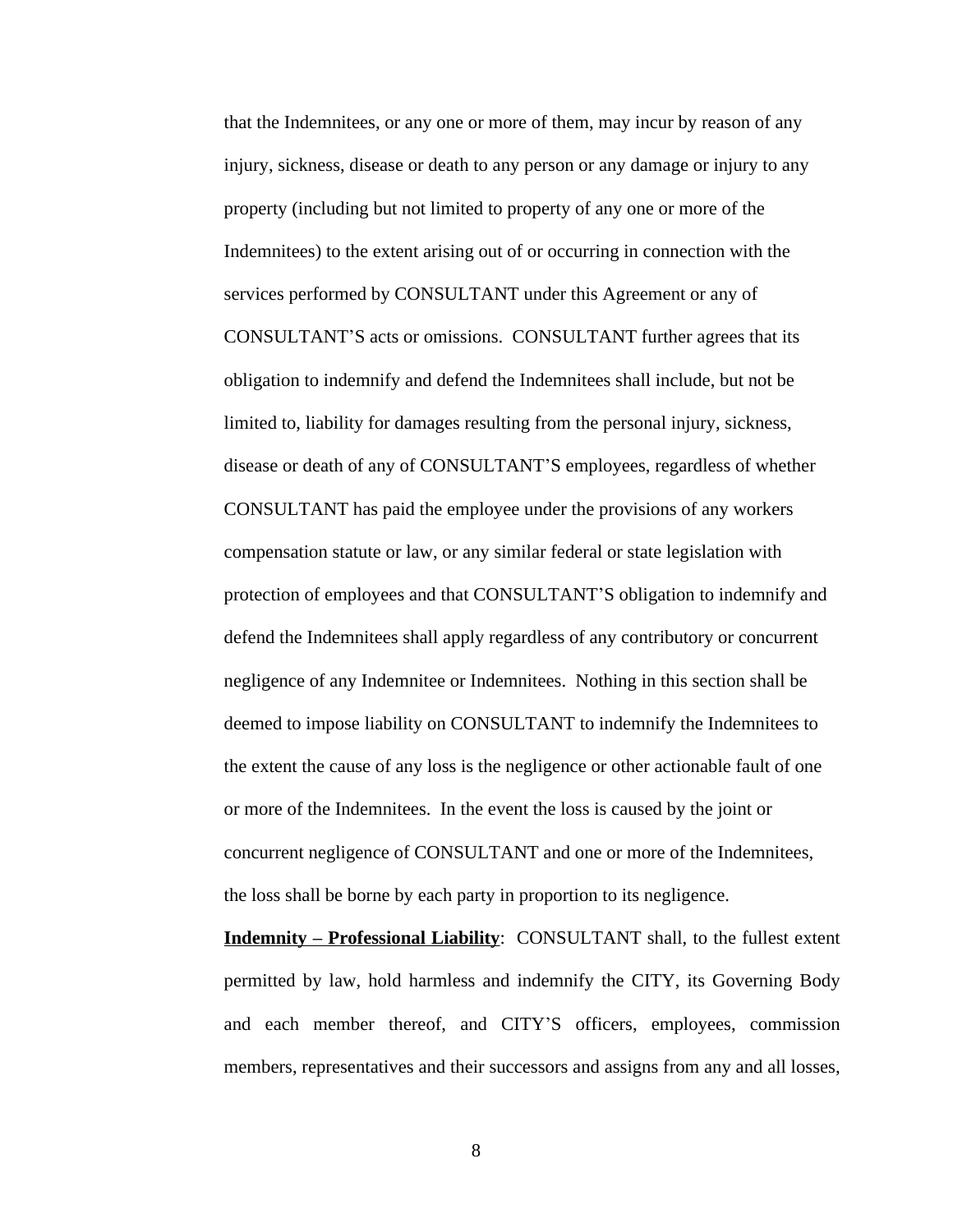liabilities, claims, suits, damages, expenses and costs, including reasonable attorney's fees and costs, to the extent caused by CONSULTANT'S negligent performance or negligent omission of performance of professional services under this Agreement and those of CONSULTANT'S subconsultants or anyone for whom CONSULTANT is legally liable.

## 3. **Successor and Assigns:**

The CITY and the CONSULTANT each binds itself and its principals, successors, executors, administrators and assigns to the other party of this Agreement and to the principals, successors, executors, administrators and assigns of such other party in respect to all covenants of the Agreement; provided that, neither the CITY nor the CONSULTANT will assign, sublet or transfer its interest in this Agreement without the written consent of the other. CONSULTANT shall not assign the right to any payments to be received hereunder, without the prior written consent of the CITY. Nothing herein shall be construed as creating any personal liability on the part of any officer or agent of any public body which may be party hereto, nor shall it be construed as giving any rights or benefits hereunder to anyone other than the CITY and the CONSULTANT.

#### 4. **Ownership of Documents**

The CITY acknowledges the CONSULTANT'S daily inspection log, field notes and as built plans as instruments of professional service. Nevertheless, the notes and records prepared under this Agreement shall become the property of the CITY upon completion of the work or as provided in Part D, above and the final version of any document shall be submitted to the CITY electronically in format acceptable to the CITY. The CITY recognizes that new circumstances, not the least of which is the passage of time, may make reuse of such records not advisable. If and to the extent necessary for the CITY'S ownership of such records and all other contract documents, CONSULTANT hereby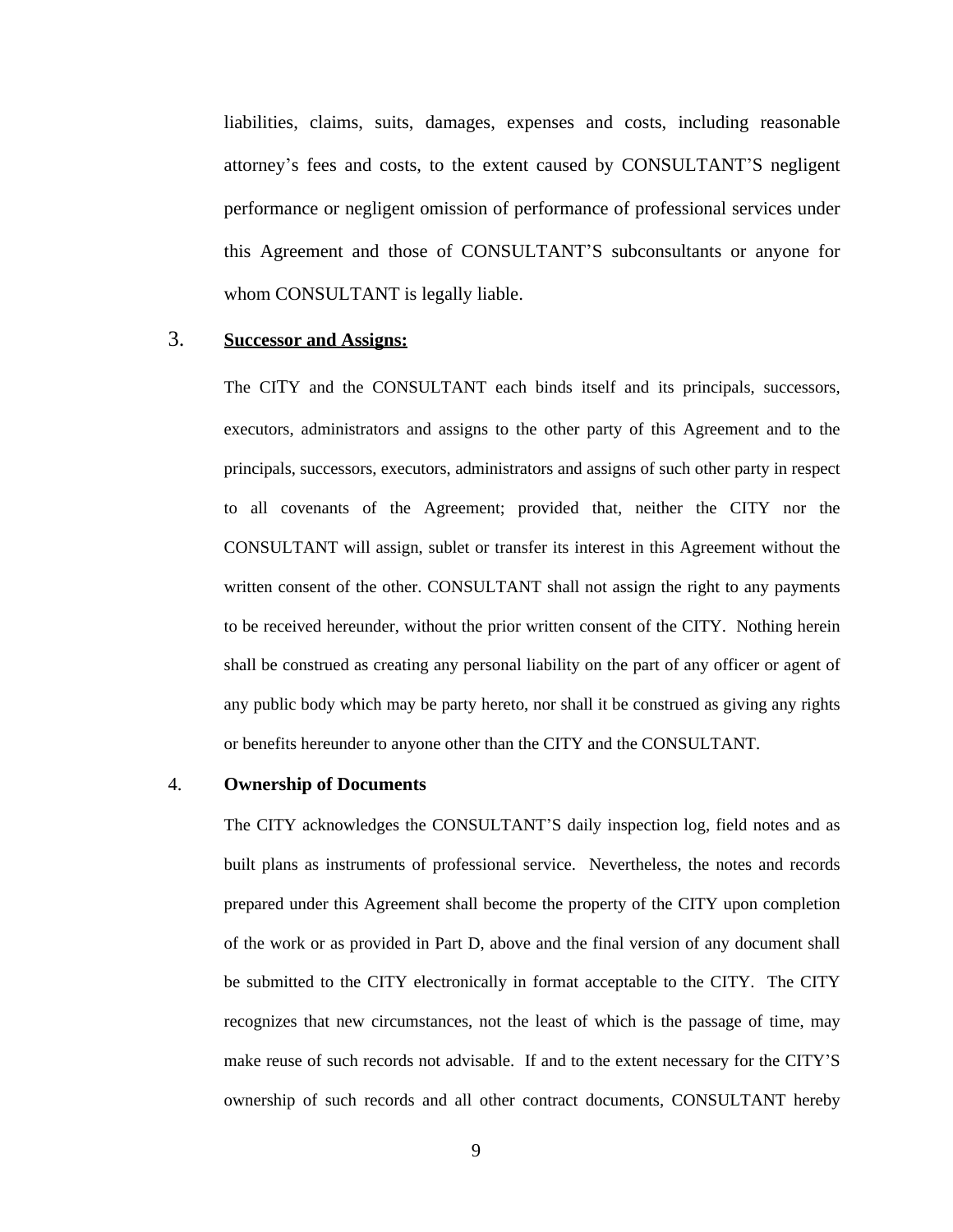assigns all copyright rights therein to the CITY and, if and to the extent such rights are not so assignable, grants an irrevocable exclusive right and license to use thereof by CITY without payment of any additional compensation.

The only parties interested in this Agreement are named herein and this Agreement is made without collusion with any person, firm or corporation. No member of the City Council, officer or agent of the CITY is directly or indirectly financially interested in the Agreement.

## **PART F – NON DISCRIMINATION**

- 1. CONSULTANT shall observe the provisions of the Kansas Act Against Discrimination and Chapter 5, Article 12 of the Code of the City of Roeland Park, Kansas, and shall not discriminate against any person in the performance of work under this Agreement because of race, religion, color, sex, disability, national origin, ancestry, familial status, sexual orientation, gender identity or military status. In all solicitations or advertisements for employees, CONSULTANT shall include the phrase "Equal Opportunity Employer" or a similar phrase approved by the Kansas Human Rights Commission.
- 2. If CONSULTANT fails to comply with the manner in which CONSULTANT reports to the Kansas Human Rights Commission in accordance with the provisions of K.S.A. 44-1030, *et seq.*, and amendments thereto, CONSULTANT shall be deemed to have breached this Agreement and the Agreement may be cancelled, terminated, or suspended, in whole or in part by CITY.
- 3. If CONSULTANT is found guilty of violation of the Kansas Act Against Discrimination under decision or order of the Kansas Human Rights Commission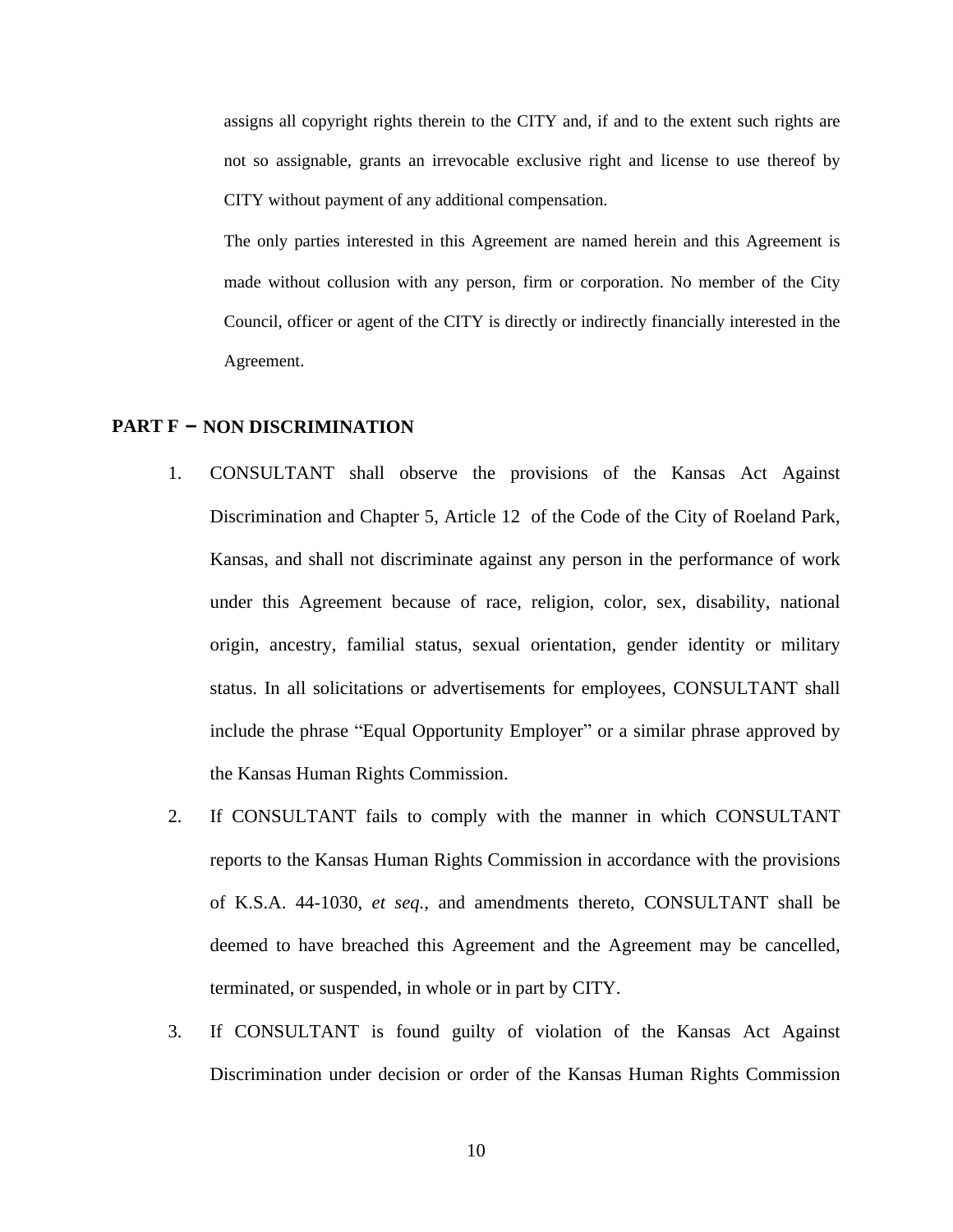which has become final, or found guilty of a violation of Chapter 5, Article 12 of the Code of the City of Roeland Park, Kansas, CONSULTANT shall be deemed to have breached the Agreement and this Agreement may be canceled, terminated or suspended in whole or in part by CITY.

- 4. CONSULTANT shall include provisions comparable to paragraph 1, 2, 3, and this paragraph in every subcontract and purchase order so that such provisions will be binding upon each such subcontractor or vender.
- 5. Notwithstanding anything expressed or implied elsewhere in this AGREEMENT, if CITY exercises any of its rights under the provisions of the preceding four paragraphs, CONSULTANT shall have no right to recompense or additional payments by reason of such action by CITY.

## **PART G** – **MISCELLANEOUS**

- 1. **Severability** Any provision or part of the Agreement held to be void or unenforceable under any law or regulation shall be deemed stricken and all remaining provisions shall continue to be valid and binding upon the CITY and the CONSULTANT, who agree that the Agreement shall be reformed to replace such stricken provision or part thereof with a valid and enforceable provision that comes as close as possible to expressing the intention of the stricken provision.
- 2. **Notices**

Any notice required under this Agreement will be in writing, addressed to the appropriated party at the address which appears on the signature page to this Agreement (as modified in writing from item to time by such party) and given personally, by registered or certified mail, return receipt requested, by facsimile or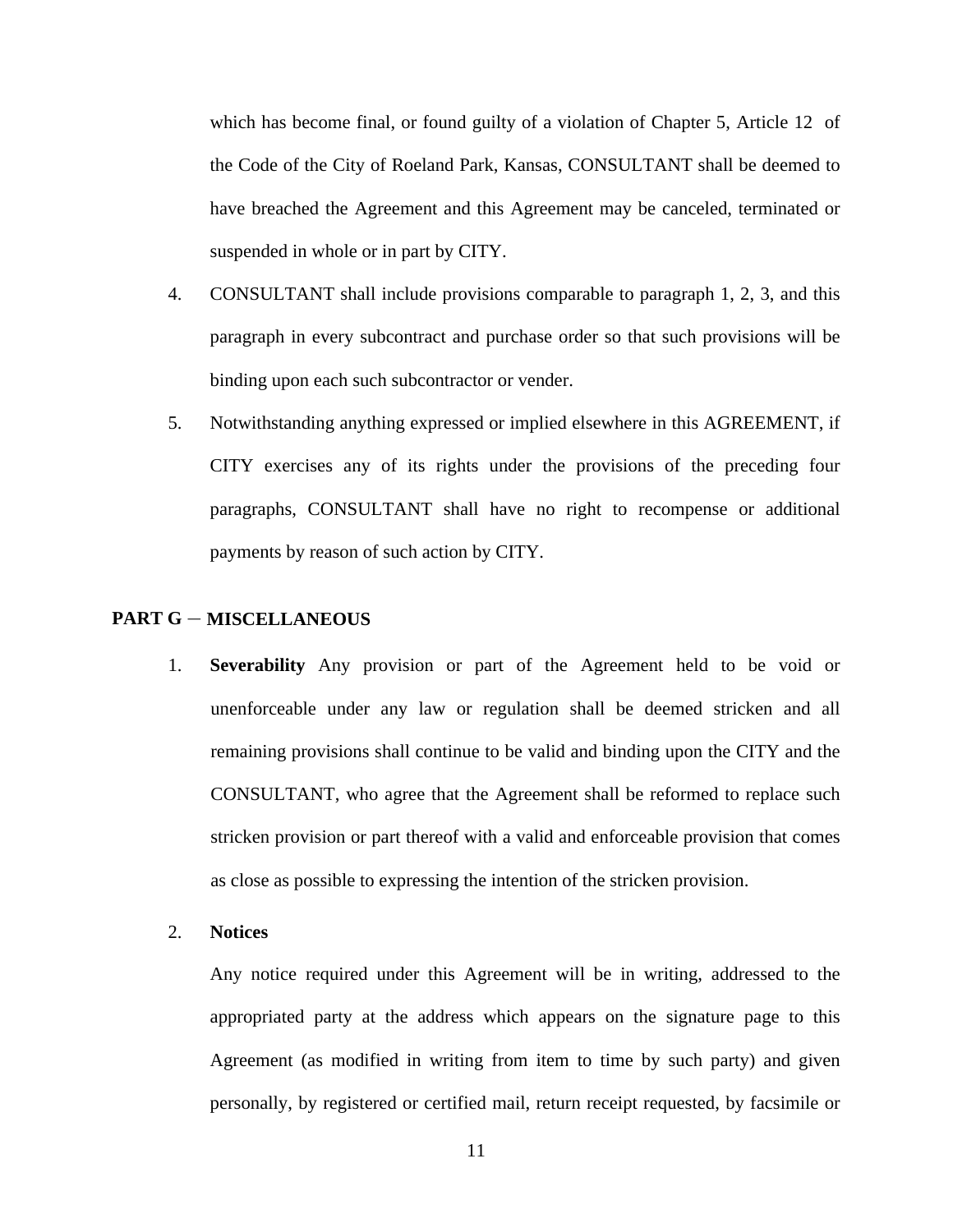by a nationally recognized overnight courier service. All notices shall be effective upon the date of receipt.

## 3. **Controlling Law**

\_\_\_\_\_\_\_\_\_\_\_\_\_\_\_\_\_\_\_\_\_\_.

This Agreement is to be governed by the law of the State of Kansas, and venue for any dispute shall be the District Court of Johnson County, Kansas.

- 4. The primary project manager and inspector for CONSULTANT will be
- 5. CONSULTANT represents that all services provided hereunder shall comply with all applicable laws, statues, building and zoning codes, ordinances, rules and regulations and industry standards.
- 6. CONSULTANT shall perform all services in a manner consistent with that level of care and skill ordinarily exercised by professional project managers and inspectors currently practicing in Johnson County under similar conditions.
- 7. The intent of the CITY and CONSULTANT is that CONSULTANT shall perform its services under this agreement in all respects as an independent contractor. CONSUTLANT may employ and direct all persons performing any work hereunder, and such persons shall be and remain the sole employees of and subject to the control and direction of CONSULTANT, and shall not be the employees or subject to the direction of CITY, it being the intention of the parties hereto that CONSULTANT shall be and remain an independent contractor, and nothing herein contained shall be construed as inconsistent with that status.
- 8. The scope of work to be done under this Agreement shall be subject to modification and supplementation upon the written agreement of the duly authorized representatives of the contracting parties. The CONSULTANT shall have no